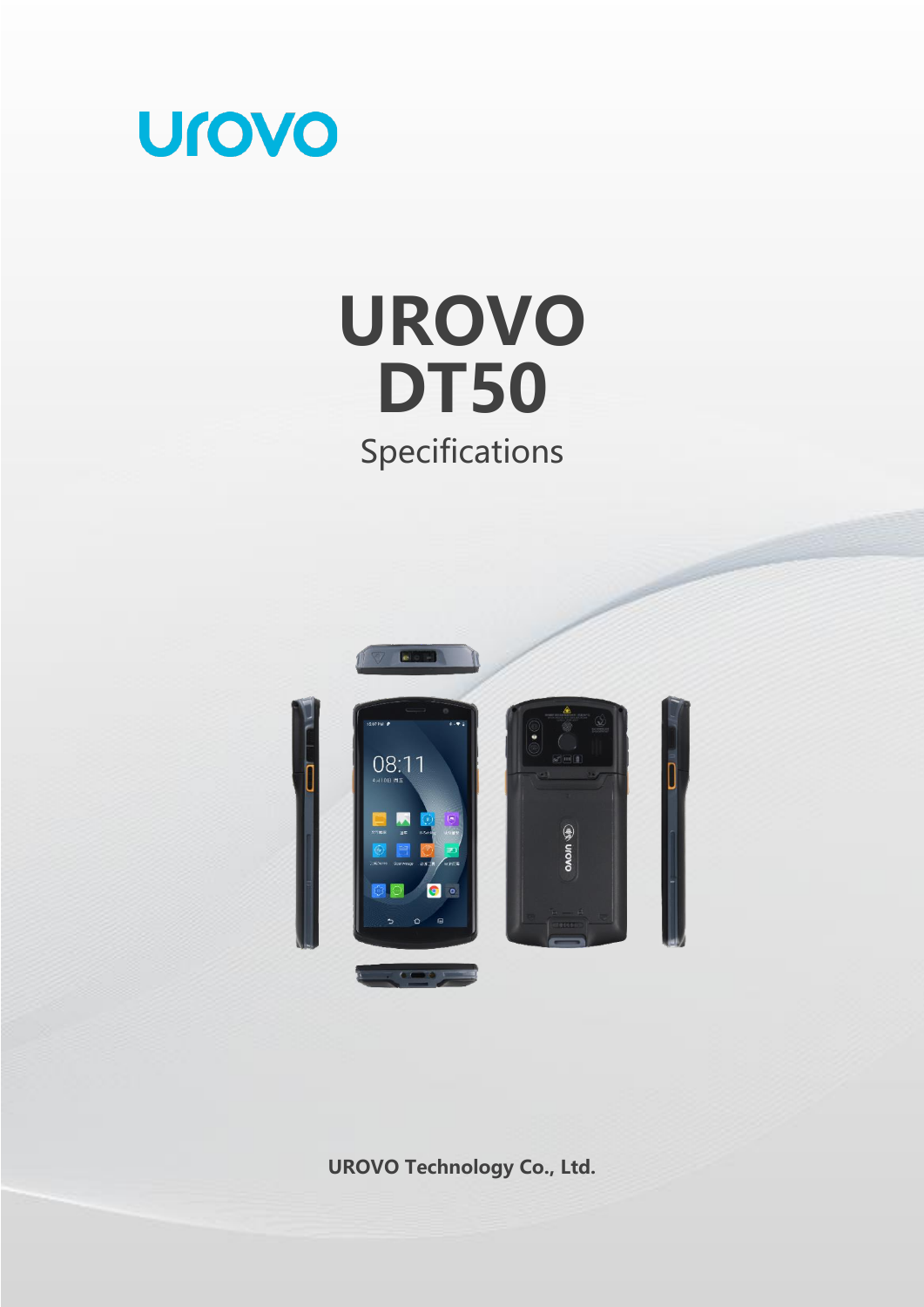

| Performance                    | Model                      | UROVO DT50                                                   |  |
|--------------------------------|----------------------------|--------------------------------------------------------------|--|
|                                | O.S.                       | Android 9.0                                                  |  |
|                                | Processor                  | Octa-core 2.2GHz                                             |  |
|                                | Memory                     | RAM: 4GB ROM: 64GB                                           |  |
|                                | Extended                   |                                                              |  |
|                                | memory                     | Micro-SD card, Up to 256 GB                                  |  |
|                                | <b>Dimensions</b>          | 162.6*76*13.6mm                                              |  |
|                                | Weight                     | 265q                                                         |  |
|                                | Display                    | 5.7 inch display, 720*1440, 1080*2160 (optional)             |  |
|                                | <b>Touch Screen</b>        | Ultra sensitive capacitive touch panel, support multi-touch, |  |
|                                |                            | works with gloves and wet fingers                            |  |
|                                | Main battery               | Capacity: 3.85V 4300mAh, 6000mAh (optional)                  |  |
|                                |                            | Less than 4 hours (with non-QC adapter) (room                |  |
|                                | Charging time temperature) |                                                              |  |
|                                |                            | Less than 3 hours (with QC adapter) (room temperature)       |  |
|                                | <b>Buttons</b>             | PWR button, Vol+/- button, scan button*2, custom button      |  |
| <b>Basic</b><br>specifications | Camera                     | Front 5MP, Rear 13MP (16MP optional) with flash              |  |
|                                | Sensors                    | Light + Accelerator+ Proximity + Geomagnetic + Gyro          |  |
|                                | Fingerprint                | Capacitive Fingerprint Module                                |  |
|                                |                            | Optical Fingerprint Module (optional)                        |  |
|                                | Scanning                   | Professional scan engine                                     |  |
|                                |                            | Support international standard 1D/2D barcode;                |  |
|                                |                            | Support barcode displayed on screen and colored barcode;     |  |
|                                | Slots                      | Micro SD/TFx1, Nano- SIMx2                                   |  |
|                                | Audio                      | Dual-Microphone (noise cancellation), Speaker (1.5W),        |  |
|                                |                            | Receiver, 3.5mm audio jack                                   |  |
|                                | Interfaces                 | USB Type-C、Pogo-pin                                          |  |
|                                | Positioning                | GPS、A-GPS、BeiDou、GLONASS、Galileo                             |  |
| Network                        | <b>WWAN</b>                | 4G/3G/2G                                                     |  |
| Connections                    | Bluetooth                  | $B$ T5.0 + BR/EDR + BLE                                      |  |
|                                | Wi-Fi                      | 2.4G/5G, IEEE 802.11a/b/g/n/ac/d/e/h/i/k/r/v/w               |  |
|                                |                            | Roaming: 802.11r /OKC/ PMKID caching                         |  |
|                                | Operating                  | -20°C to 60°C                                                |  |
|                                | Temp.                      |                                                              |  |
|                                | Storage Temp.              | -40°C to 70°C                                                |  |
| Environment                    | Humidity                   | 5%RH ~ 95%RH (No condensation)                               |  |
|                                | Drop                       |                                                              |  |
|                                | Specification              | Multiple 1.5 m drops to concrete at room temperature         |  |
|                                | Tumbling                   | 400 1.0m tumbles                                             |  |
|                                | Sealing                    | IP <sub>67</sub>                                             |  |
|                                | <b>ESD</b>                 | +/-15kv Air; +/-8kv contact                                  |  |

# **Data Capture Specifications**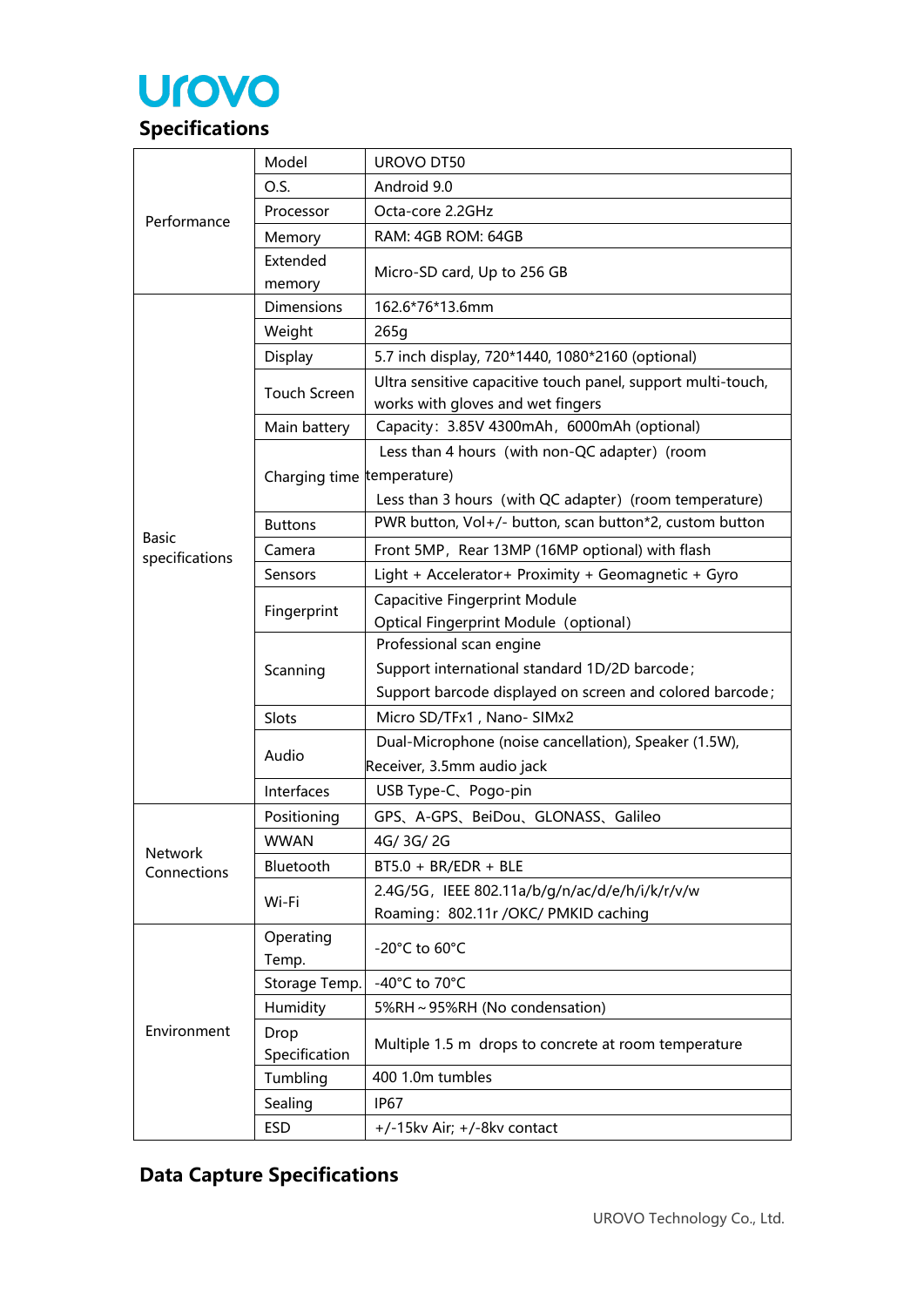

#### **1) Camera**

| <b>Rear Camera</b>  |                                |  |
|---------------------|--------------------------------|--|
| functions           | Flash light, Auto-focus, Video |  |
| Pixels              | 13MP, (16MP optional)          |  |
| <b>Front Camera</b> |                                |  |
| Pixels              | 5MP, Fixed-focus,              |  |

## **2) Scan Engine**

|                   | <b>2D Imager Engine Specifications</b>                                                                                                                                                                                                                                                                                                                                                                                                                                                                                                                                                                                             |
|-------------------|------------------------------------------------------------------------------------------------------------------------------------------------------------------------------------------------------------------------------------------------------------------------------------------------------------------------------------------------------------------------------------------------------------------------------------------------------------------------------------------------------------------------------------------------------------------------------------------------------------------------------------|
| Scan Angels Tilt  | 360°                                                                                                                                                                                                                                                                                                                                                                                                                                                                                                                                                                                                                               |
| Scan Angels Pitch | $±60^{\circ}$                                                                                                                                                                                                                                                                                                                                                                                                                                                                                                                                                                                                                      |
| Scan Angels Skew  | $±60^{\circ}$                                                                                                                                                                                                                                                                                                                                                                                                                                                                                                                                                                                                                      |
| Barcodes support  | Linear: Codabar, Code 11, Code 128, Code 2 of 5, Code 39, Code 93<br>and 93i, EAN/JAN-13, EAN/JAN 8, IATA Code 2 of 5, Interleaved 2 of<br>5, Matrix 2 of 5, MSI, GS1 Databar, UPC-A, UPC E, UPC-A/EAN-13<br>with Extended Coupon Code, Coupon GS1 Code 32(PARAF),<br><b>EAN-UCC Emulation, GS1 Data Bar</b><br>2D Stacked: Codablock A, Codablock F, PDF417, MicroPDF417<br>2D Matrix: Aztec Code, Data Matrix, MaxiCode, QR Code, Chinese<br>Sensible (Han Xin), Grid Matrix, Dot Code<br>Postal: Australian Post, British Post, Canadian Post, China Post,<br>Japanese Post, Korea Post, Netherlands Post, Planet Code, Postnet |

#### **3) RFID(HF)**

| <b>RFID</b>   | НF                                                 |
|---------------|----------------------------------------------------|
| Protocol      | ISO15693、ISO14443 A/B、Mifare、Felica                |
| Frequency     | 13.56MHz                                           |
| Mode          | Card Emulation, Peer-to-Peer, Reader               |
| Reading Range | Read distance 0-6cm (ISO15693), 0-4cm(ISO14443A/B) |

### **4) Fingerprint**

|               | <b>Capacitive Fingerprint Module</b>         |
|---------------|----------------------------------------------|
| Specification | $FRR = 1/100$                                |
|               | FAR=1/50000                                  |
|               | <b>Optical Fingerprint Module (optional)</b> |
|               | $FRR = 1/100.$                               |
|               | FAR=1/10000.                                 |
| Specification | 360 ° recognition                            |
|               | 3D fingerprint imaging                       |

## **Network Connections**

## **1) Positioning**

| Positioning | Specification |
|-------------|---------------|
|             |               |